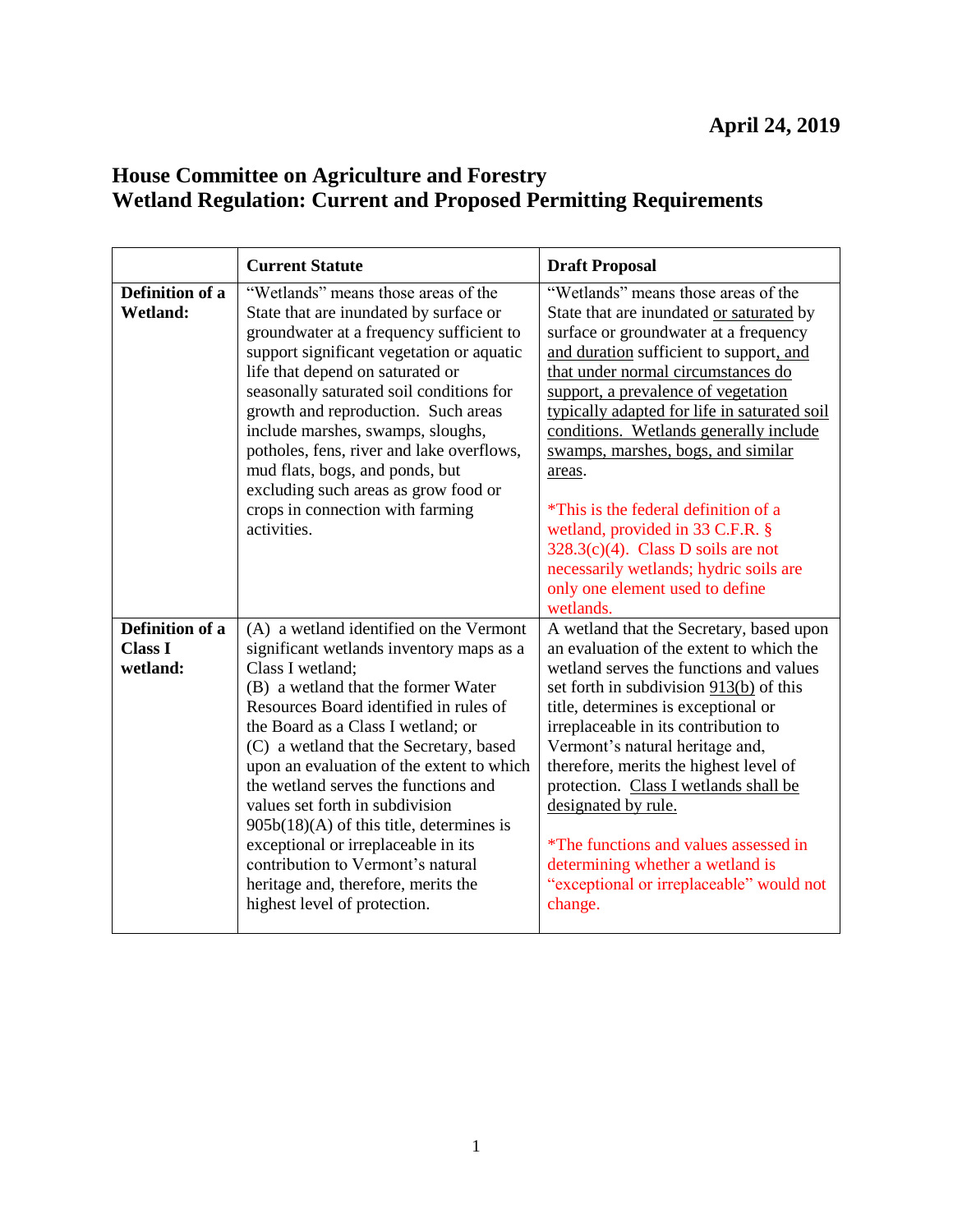| Definition of a  | "Class II wetland" means a wetland other     | "Class II wetland" means a wetland            |
|------------------|----------------------------------------------|-----------------------------------------------|
| <b>Class II</b>  | than a Class I or Class III wetland that     | other than a Class I or Class III wetland     |
| wetland:         | (A) is a wetland identified on the           | that exhibits one or more of the              |
|                  | Vermont significant wetlands inventory       | following physical characteristics:           |
|                  | maps; or                                     | (A) The wetland is equal to or greater        |
|                  | (B) the Secretary determines to merit        | than $0.5$ acres, or $21,780$ square feet, in |
|                  | protection, pursuant to section 914 of       | size.                                         |
|                  | this title, based upon an evaluation of the  | (B) The wetland is greater than 5,000         |
|                  | extent to which it serves the functions      | square feet in size and contiguous with a     |
|                  | and values set forth in subdivision          | stream or open body of surface water, or      |
|                  | $905b(18)(A)$ of this title and the rules of | the wetland is within a river corridor or     |
|                  | the Department.                              | flood hazard area.                            |
|                  |                                              | $(C)$ The wetland is over 2,500 feet in       |
|                  | *Wetlands are determined to be Class II      | elevation and contiguous with a stream.       |
|                  | based on an evaluation of their functions    | (D) The wetland is greater than 2,000         |
|                  | and values. Those functions and values       | square feet and contiguous with an            |
|                  | are currently listed in statute at 10 V.S.A. | impaired surface water;                       |
|                  | §905b(18)(A).                                | (E) The wetland itself is an impaired         |
|                  |                                              | surface water.                                |
|                  |                                              | (F) The wetland is or contains peatland.      |
|                  |                                              | (G) The wetland is greater than 5,000         |
|                  |                                              | square feet in size and is a natural          |
|                  |                                              | hillside seep.                                |
|                  |                                              | (H) The wetland is a vernal pool.             |
|                  |                                              | (I) The wetland has a known occurrence        |
|                  |                                              | of a wetland-dependent rare, threatened,      |
|                  |                                              | or endangered species.                        |
|                  |                                              | (J) The wetland has a known occurrence        |
|                  |                                              | of a State-significant natural community.     |
|                  |                                              | (K) The wetland was determined to be          |
|                  |                                              | Class II after October 1, 2020, and a         |
|                  |                                              | permit was issued authorizing impacts to      |
|                  |                                              | that wetland.                                 |
|                  |                                              |                                               |
|                  |                                              | *Under this proposed definition of Class      |
|                  |                                              | II wetland, any wetland exhibiting one or     |
|                  |                                              | more of the listed characteristics would      |
|                  |                                              | be considered Class II. No individual         |
|                  |                                              | assessment of function and value would        |
|                  |                                              | be conducted to determine wetland             |
|                  |                                              | classification.                               |
|                  |                                              |                                               |
| Definition of a  | "Class III wetland" means a wetland that     | "Class III wetland" means a wetland that      |
| <b>Class III</b> | is neither a Class I wetland nor a Class II  | is neither a Class I wetland nor a Class II   |
| wetland:         | wetland.                                     | wetland.                                      |
|                  |                                              |                                               |
|                  |                                              |                                               |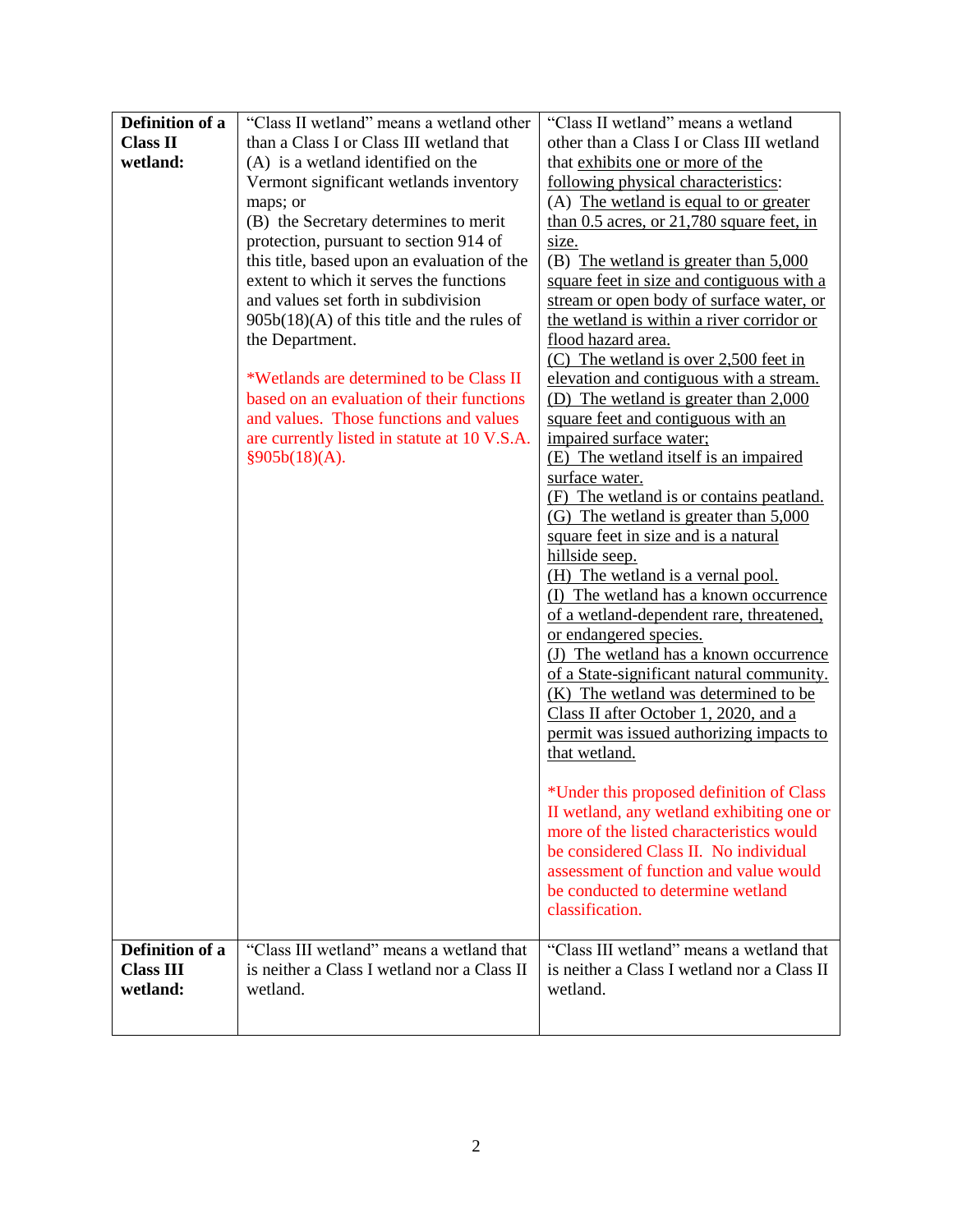| When is a   | Except for allowed uses adopted by the                                       | Except as provided in subsection (e)         |
|-------------|------------------------------------------------------------------------------|----------------------------------------------|
| permit      | Department by rule, no person shall                                          | below, the following alterations within a    |
| required?   | conduct or allow to be conducted an                                          | <b>Class I or Class II wetland or its</b>    |
|             | activity in a significant wetland or                                         | <b>buffer</b> zone are prohibited without an |
|             | buffer zone of a significant wetland                                         | individual permit, authorization under a     |
|             | except in compliance with a permit,                                          | general permit, or an order issued by the    |
|             | conditional use determination, or order                                      | Secretary:                                   |
|             | issued by the Secretary.                                                     | (1) dredging or removing soil or other       |
|             |                                                                              |                                              |
|             |                                                                              | material;                                    |
|             | *All Activities in Class I and II wetlands                                   | draining, dewatering, or otherwise<br>(2)    |
|             | and buffers that are not otherwise                                           | altering the hydrology of the wetland;       |
|             | allowed uses require permits.                                                | $(3)$ filling; and                           |
|             |                                                                              | (4) cutting or removing vegetation.          |
|             |                                                                              |                                              |
|             |                                                                              | <b>*EXCEPT</b> for exempt activities         |
|             |                                                                              | identified in subsection (e) of the          |
|             |                                                                              | proposed language (which include the         |
|             |                                                                              | growing of food or crops) the above          |
|             |                                                                              | listed alterations, when conducted in        |
|             |                                                                              | Class I or II wetlands and buffers,          |
|             |                                                                              | require permits.                             |
|             |                                                                              |                                              |
| What is the | For individual wetland permits, for                                          | Fees remain the same, but in addition, a     |
| permit fee? | general conditional use determinations                                       | maximum fee is established for the           |
|             | issued under 10 V.S.A. $\S$ 1272, or for                                     | construction of any water quality            |
|             | wetland authorizations issued under a                                        | improvement project, and for the             |
|             | general permit, an administrative                                            | construction of permanent structures         |
|             | processing fee assessed under                                                | used for farming. Water Quality              |
|             | subdivision (2) of this subsection and an                                    | Improvement Project is defined as            |
|             | application fee of:                                                          | follows:                                     |
|             | (A) \$0.75 per square foot of proposed                                       |                                              |
|             | impact to Class I or II wetlands.                                            | "Water Quality Improvement Project"          |
|             | (B) \$0.25 per square foot of proposed                                       | means projects specifically designed and     |
|             | impact to Class I or II wetland buffers.                                     | implemented to reduce pollutant loading      |
|             |                                                                              | in accordance with the requirements of a     |
|             | (C) Maximum fee, for the conversion of                                       | <b>Total Maximum Daily Load</b>              |
|             | Class II wetlands or wetland buffers to                                      | <b>Implementation Plan or Water Quality</b>  |
|             | cropland use or for installation of a                                        | Remediation Plan, or pursuant to a plan      |
|             | pipeline in a wetland for the transport of                                   | for reducing pollutant loading to a          |
|             |                                                                              |                                              |
|             | manure for the purpose of farming, as<br>that term is defined in 10 V.S.A. § | waterbody. These projects include:           |
|             |                                                                              |                                              |
|             | $6001(22)$ , when the pipeline will serve or                                 | (A) the retrofit of impervious surfaces in   |
|             | implement a water quality or                                                 | existence as of January 1, 2019 for the      |
|             | conservation practice, \$200.00 per                                          | purpose of addressing stormwater runoff;     |
|             | application. As used in this subdivision,                                    |                                              |
|             | "cropland" means land that is used for                                       | (B) the replacement of stream-crossing       |
|             | the production of agricultural crops,                                        | structures necessary to improve aquatic      |
|             | including row crops, fibrous plants,                                         | organism passage, stream flow, or flood      |
|             | pasture, fruit-bearing bushes, trees, or                                     | capacity;                                    |
|             | vines, and the production of Christmas                                       |                                              |
|             | trees.                                                                       |                                              |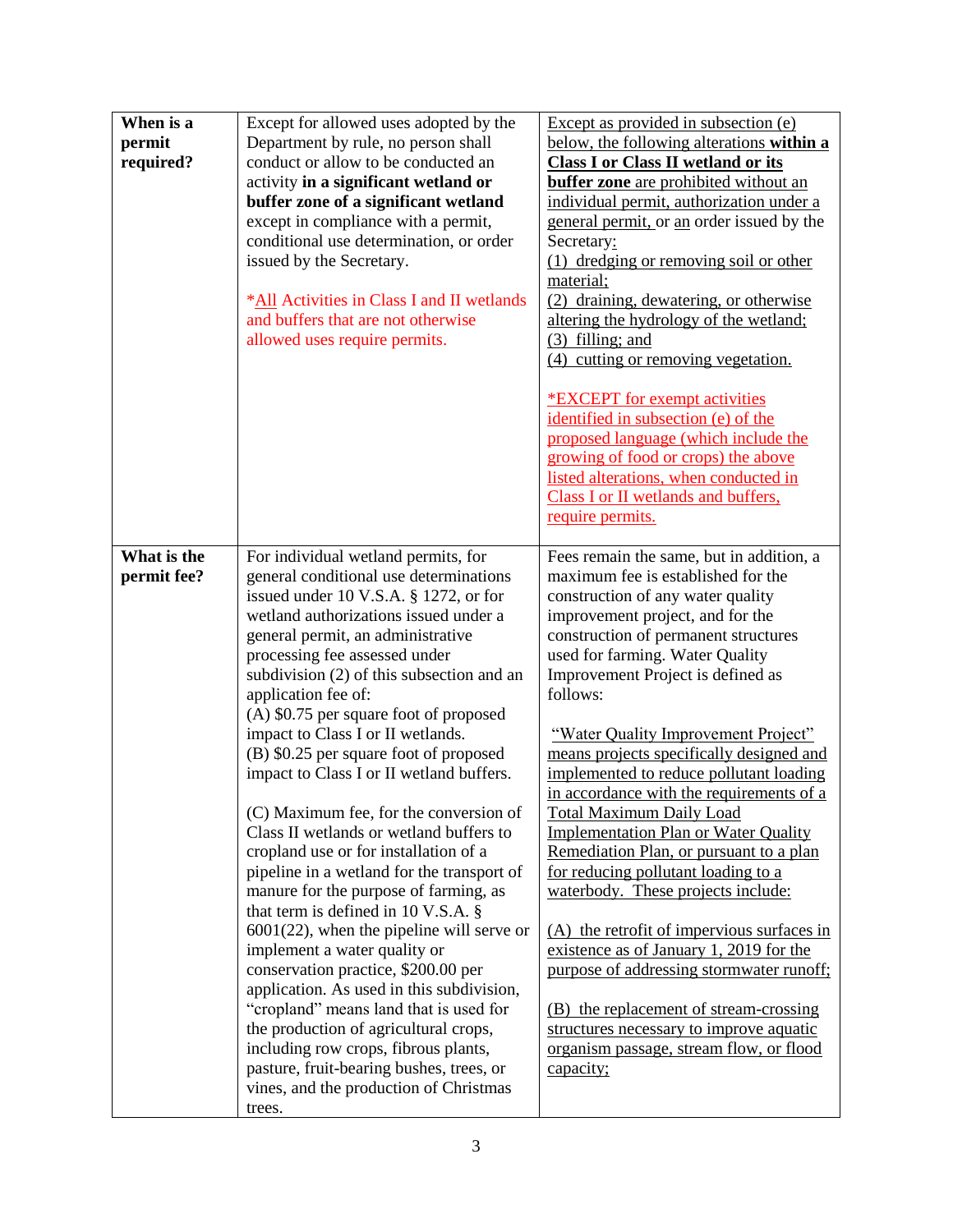| (C) Maximum fee, for the conversion of<br>Class II wetlands or wetland buffers to<br>cropland use, \$200.00 per application.<br>As used in this subdivision, "cropland"<br>means land that is used for the<br>production of agricultural crops,<br>including row crops, fibrous plants,<br>pasture, fruit-bearing bushes, trees, or<br>vines, and the production of Christmas<br>trees. | (C) construction of the following<br>conservation practices on farms, when<br>constructed and maintained in<br>accordance with Natural Resources<br><b>Conservation Service Conservation</b><br>Practice Standards for Vermont and the<br>Agency of Agriculture, Food and<br>Markets' Required Agricultural<br>Practices:<br>(i) construction of animal trails and<br>walkways;<br>(ii) construction of access roads;<br>(iii) designation and construction of a<br>heavy use protection area;<br>(iv) construction of artificial wetlands;<br>and<br>(v) the relocation of structures, when<br>necessary, to allow for the management<br>and treatment of agricultural waste, as<br>defined in the Required Agricultural<br>Practices Rule.<br>As mentioned above, a maximum fee is<br>also established for the construction of<br>permanent structures used for farming: |
|-----------------------------------------------------------------------------------------------------------------------------------------------------------------------------------------------------------------------------------------------------------------------------------------------------------------------------------------------------------------------------------------|----------------------------------------------------------------------------------------------------------------------------------------------------------------------------------------------------------------------------------------------------------------------------------------------------------------------------------------------------------------------------------------------------------------------------------------------------------------------------------------------------------------------------------------------------------------------------------------------------------------------------------------------------------------------------------------------------------------------------------------------------------------------------------------------------------------------------------------------------------------------------|
|                                                                                                                                                                                                                                                                                                                                                                                         | Maximum fee for the construction of a<br>permanent structure used for farming,<br>\$5,000.00, provided that the maximum<br>fee for waste storage facility or bunker<br>silo shall be \$200.00 when constructed<br>and maintained in accordance with<br><b>Natural Resources Conservation Service</b><br><b>Conservation Practice Standards for</b><br>Vermont and the Agency of Agriculture,<br>Food and Markets' Required<br><b>Agricultural Practices.</b><br><i>*</i> The above water quality improvement<br>practices are currently subject to the<br>standard permit fee of \$0.75 per square<br>foot of proposed impact to Class I or II<br>wetlands and \$0.25 per square foot of<br>proposed impact to Class I or II wetland<br>buffers.                                                                                                                           |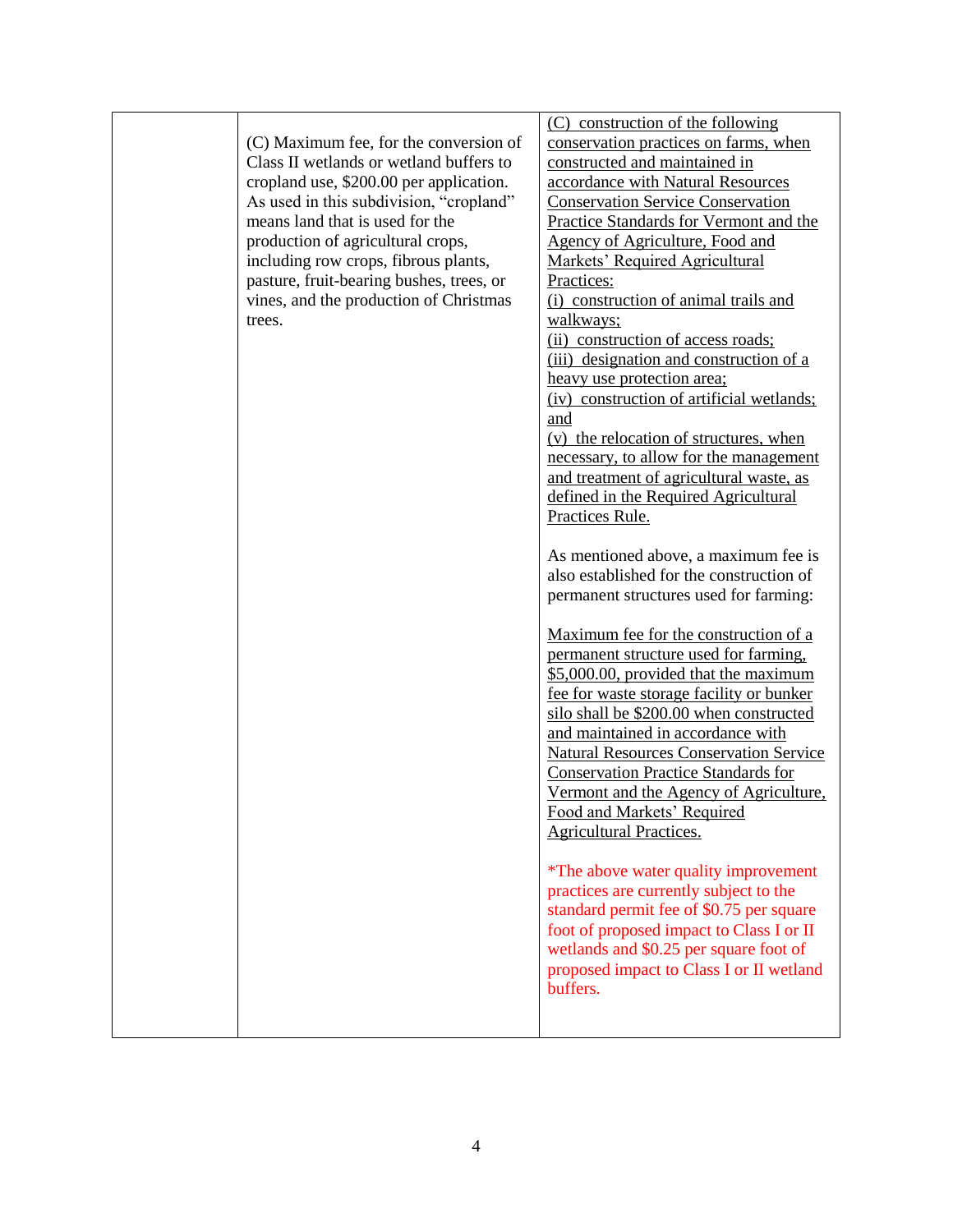| Do I need a<br>permit to<br>grow food or<br>crops?                                                                                                        | No; all area used to grow food or crops<br>in connection with farming are excluded<br>from the definition of a wetland;<br>therefore a permit is not needed for the<br>growing of food or crops in regular<br>rotation because the Agency only<br>exercises jurisdiction over wetlands as<br>defined in statute.                                                                                                                                                                                                                                                                                                                       | No; The growing of food or crops when<br>conducted in connection with farming,<br>on land that has been converted for the<br>purpose of growing food or crops in<br>ordinary rotation is exempt from wetland<br>permitting requirements.                                                                                                                                                                                                                                                                                                                                                                                                                                                                                                              |
|-----------------------------------------------------------------------------------------------------------------------------------------------------------|----------------------------------------------------------------------------------------------------------------------------------------------------------------------------------------------------------------------------------------------------------------------------------------------------------------------------------------------------------------------------------------------------------------------------------------------------------------------------------------------------------------------------------------------------------------------------------------------------------------------------------------|-------------------------------------------------------------------------------------------------------------------------------------------------------------------------------------------------------------------------------------------------------------------------------------------------------------------------------------------------------------------------------------------------------------------------------------------------------------------------------------------------------------------------------------------------------------------------------------------------------------------------------------------------------------------------------------------------------------------------------------------------------|
| What<br>constitutes<br>"the growing<br>of food or<br>crops?"                                                                                              | Currently undefined in statute and rules;<br>the Vermont Superior Court has<br>determined that "[The] exemption does<br>not apply to mere grazing, without<br>more active cultivation The verb<br>"grow" in the definition of "farming"<br>activities" is used in its transitive sense:<br>the crops are grown, and the farmer<br>grows them. Merely allowing vegetation<br>to grow, even if this entails annual brush-<br>hogging, is too passive to amount to<br>"growing" the vegetation, as the word is<br>used in Section 3.1(a)(2)."<br>*the growing of food or crops does not<br>include the construction of new<br>structures. | The growing of food or crops includes<br>cultivating, harvesting, plowing, grazing,<br>and seeding, but does not include the<br>construction of any permanent structure<br>located partially or wholly outside an<br>agricultural production area and its<br>associated buffer. A permanent structure<br>includes a barn, bunker silo, waste<br>storage facility, or sugarhouse.<br>*cultivating, harvesting, plowing,<br>grazing and seeding will be defined in<br>the Wetland Rules, in a manner<br>consistent with the federal definitions.<br>Consistent with the federal regulations,<br>"cultivation" includes physical methods<br>of soil treatment employed within<br>established farming lands to improve<br>their growth, quality or yield. |
| Do I need a<br>permit to<br>implement<br><b>Best</b><br><b>Management</b><br><b>Practices</b><br>consistent<br>with the RAPs<br>in a Class II<br>wetland? | Likely yes. A narrow exemption exists<br>for RAPs conducted in areas used to<br>grow food or crops that do not constitute<br>a change in land use from the growing of<br>food or crops. The maintenance of<br>existing facilities such as ditches and<br>trails is also currently an allowed use,<br>and can be conducted in a Class II<br>wetland without a permit. Otherwise, a<br>permit is required for activities within<br>Class II wetlands.<br>*For context, there are 60 (of 102 total)<br><b>NRCS</b> Conservation Practices that can<br>currently be conducted in a wetland<br>without a permit.                            | It depends. The following BMPs when<br>implemented on farms are explicitly<br>exempt from wetland permitting:<br>Activities conducted entirely within an<br>agricultural production area and its<br>associated buffer;<br>installation of fencing, including<br>livestock watering systems;<br>construction or maintenance of trails and<br>walkways up to 16 feet wide, including<br>attendant stream crossings;<br>maintenance of existing trails and<br>walkways, including attendant stream<br>crossings, or maintenance, but not<br>construction, of drainage ditches;<br>maintenance of existing buildings and<br>structures;<br>maintenance, restoration, reconstruction,<br>rehabilitation, or upgrading of existing                          |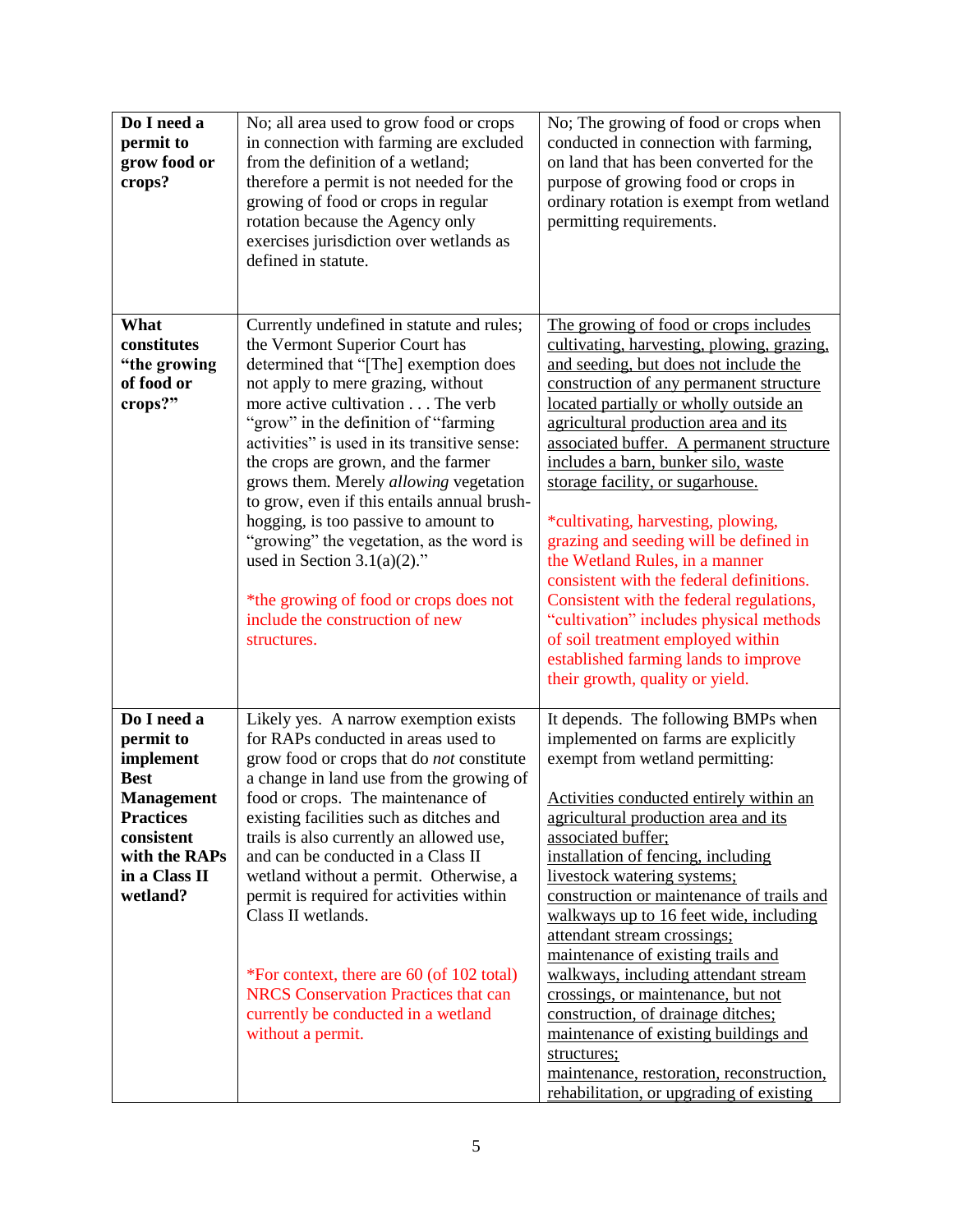|                                                                                                            |                                                                                                     | roads in wetlands, provided that work on<br>existing roads results in an overall net<br>increase in road width of no more than<br>20 percent beyond the original road<br>width;<br>construction or maintenance of farm<br>ponds;<br>construction or maintenance of grassed<br>waterways;<br>construction of stream crossings; and<br>the installation of manure pipelines or<br>other temporary impacts that do not<br>result in any change to the original grade<br>of the wetland and that allow for the<br>impacted area to revert back to wetland,<br>including the reestablishment of the<br>existing wetland vegetation, within one<br>year.<br>A maximum \$200 permit fee is also<br>established for the following alterations<br>when conducted in a Class II wetland on<br>a farm:<br>(i) construction of animal trails and<br>walkways;<br>(ii) construction of access roads;<br>(iii) designation and construction of a<br>heavy use protection area;<br>(iv) construction of artificial wetlands;<br>and<br>(v) the relocation of structures, when<br>necessary, to allow for the management<br>and treatment of agricultural waste, as<br>defined in the Required Agricultural<br>Practices Rule.<br>A permit is required for the construction<br>of new permanent structures, including<br>the construction of new roads and<br>drainage ditches, built wholly or partially |
|------------------------------------------------------------------------------------------------------------|-----------------------------------------------------------------------------------------------------|-------------------------------------------------------------------------------------------------------------------------------------------------------------------------------------------------------------------------------------------------------------------------------------------------------------------------------------------------------------------------------------------------------------------------------------------------------------------------------------------------------------------------------------------------------------------------------------------------------------------------------------------------------------------------------------------------------------------------------------------------------------------------------------------------------------------------------------------------------------------------------------------------------------------------------------------------------------------------------------------------------------------------------------------------------------------------------------------------------------------------------------------------------------------------------------------------------------------------------------------------------------------------------------------------------------------------------------------------------------------------------------------|
|                                                                                                            |                                                                                                     | outside of agricultural production areas.                                                                                                                                                                                                                                                                                                                                                                                                                                                                                                                                                                                                                                                                                                                                                                                                                                                                                                                                                                                                                                                                                                                                                                                                                                                                                                                                                 |
| Do I need a<br>permit to<br>convert a<br><b>Class I or II</b><br>wetland to<br>agricultural<br>production? | Yes. The maximum fee for a permit to<br>convert Class II wetland or buffer to<br>cropland is \$200. | Yes. The maximum fee for a permit to<br>convert Class II wetland or buffer to<br>cropland is \$200.                                                                                                                                                                                                                                                                                                                                                                                                                                                                                                                                                                                                                                                                                                                                                                                                                                                                                                                                                                                                                                                                                                                                                                                                                                                                                       |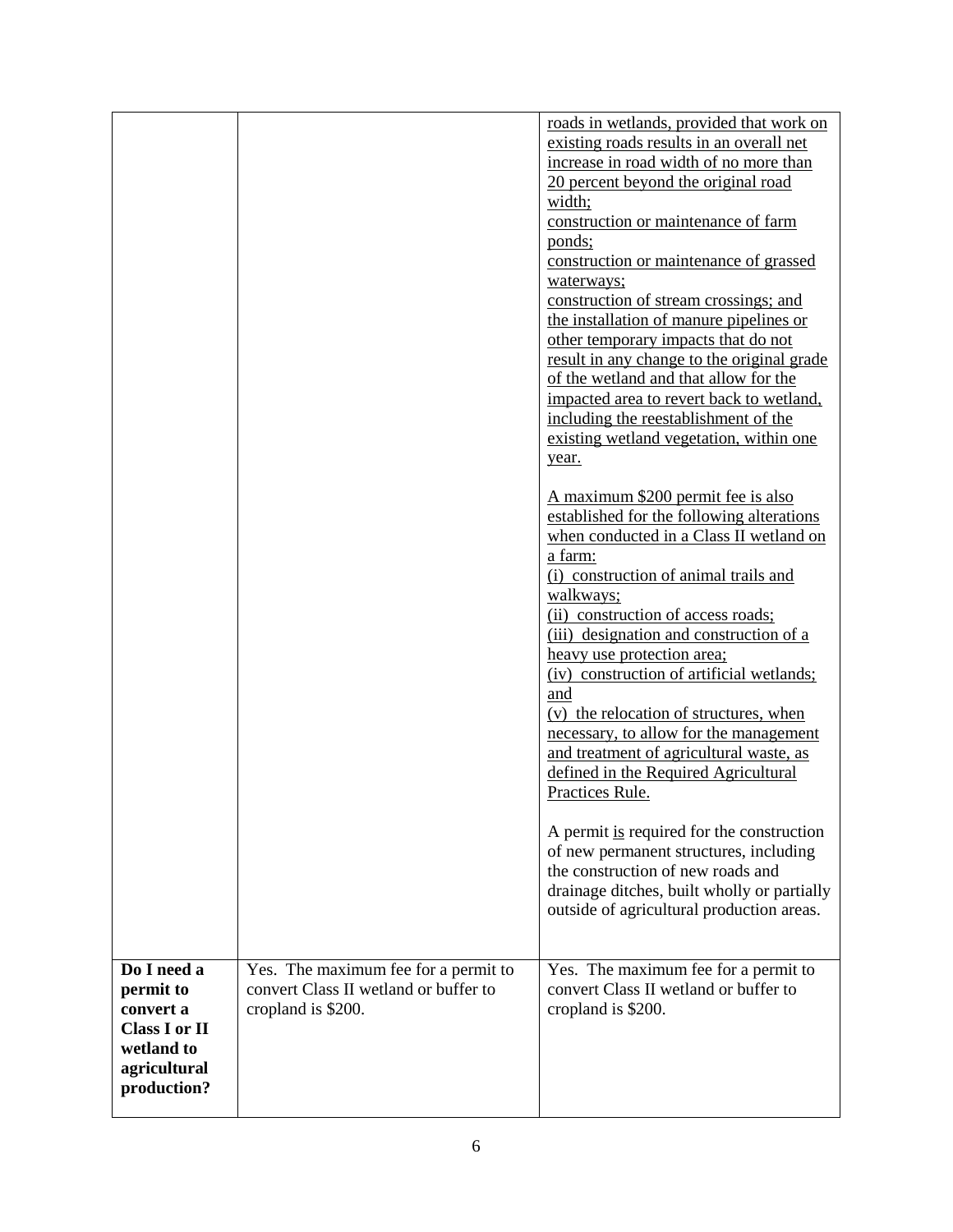| permit to<br>operations, but the following silvicultural<br>exempt from permitting requirements:<br>conduct<br>activities are allowed uses that can be<br>(4) Forestry operations conducted in<br>forestry<br>conducted without permits, pursuant to<br>Class I or II wetlands and their buffer<br>operations?<br>Section 6 of the Vermont Wetland Rules:<br>zones, consistent with the following<br>6.1 Silvicultural activities which:<br>requirements:<br>a. Comply with Acceptable Management<br>(A) The forestry operation shall be<br>Practices for Maintaining Water Quality<br>conducted in accordance with the<br>on Logging Jobs in Vermont adopted<br><b>Acceptable Management Practices for</b><br>pursuant to 10 V.S.A. § 1259;<br><b>Maintaining Water Quality on Logging</b><br>b. Comply with silvicultural standards<br>Jobs as adopted by the Department of<br>Forests, Parks and Recreation. The<br>for deer wintering yards, established<br>removal of trees for other land uses,<br>jointly by the Departments of Fish and<br>Wildlife and Forests, Parks and<br>including commercial or residential<br>Recreation, when occurring in significant<br>development or conversion to<br>agricultural production, is not exempt<br>wetlands or adjacent buffer zones<br>containing deer wintering yards mapped<br>and may require a wetland permit.<br>by the Fish and Wildlife Department;<br>(B) The forestry operation shall be<br>and<br>conducted in compliance with the<br><b>Management Guidelines for Deer</b><br>c. Restrict equipment maintenance and<br>the storing or changing of oil, grease, or<br>Wintering Areas in Vermont, established<br>other petroleum products to log landings;<br>jointly by the Department of Fish and<br>and d. Restrict log landings to uplands or<br>Wildlife and the Department of Forests,<br>buffer zones except that landings not<br>Parks and Recreation, when occurring in<br>requiring the placement of fill may be<br>wetlands or buffer zones containing deer<br>located within the wetland when the<br>wintering areas mapped by the Fish and<br>ground is frozen.<br>Wildlife Department.<br>(C) Log landings shall be restricted to<br>6.2 The restoration, reconstruction,<br>upland or buffer zones, except that<br>rehabilitation, or upgrading of existing<br>landings not requiring the placement of<br>roads used solely for silvicultural<br>fill may be located within Class II<br>purposes provided that such roads are not<br>wetlands when the ground is frozen.<br>increased in width by more than 20%.<br>(D) Equipment maintenance and the<br>storing or changing of oil, grease, or<br>6.3 The construction of new roads used<br>other petroleum products shall be<br>solely for silvicultural purposes in buffer<br>restricted to log landings.<br>zones. 6.4 The removal of beaver dams<br>(E) The construction of new truck roads<br>to the extent necessary to prevent<br>in buffer zones when necessary, and the<br>impairment of the use of existing logging<br>maintenance, restoration, reconstruction,<br>roads or ongoing silvicultural<br>rehabilitation, or upgrade of existing<br>truck roads in buffer zones, when used<br>management practices.<br>solely for forestry operations.<br>6.5 Silvicultural activities including the<br>(F) Existing truck roads in wetlands may<br>uses allowed by subsections b, c and d<br>be maintained, restored, reconstructed,<br>above, when occurring in any Class I<br>rehabilitated, or upgraded, provided that<br>wetland, the buffer zone for any Class I<br>work on existing truck roads results in an<br>wetland and in any Class II wetland<br>overall net increase in road width of no<br>specifically designated by the Secretary<br>more than 20 percent beyond the original<br>or Panel to protect habitat for any species<br>road width, that includes the combined<br>on the state or federal list of threatened<br>total width of the shoulders, roadbed,<br>or endangered species, that comply with<br>and ditches. | Do I need a | The statute does not speak to forestry | The following Forestry operations are |
|-------------------------------------------------------------------------------------------------------------------------------------------------------------------------------------------------------------------------------------------------------------------------------------------------------------------------------------------------------------------------------------------------------------------------------------------------------------------------------------------------------------------------------------------------------------------------------------------------------------------------------------------------------------------------------------------------------------------------------------------------------------------------------------------------------------------------------------------------------------------------------------------------------------------------------------------------------------------------------------------------------------------------------------------------------------------------------------------------------------------------------------------------------------------------------------------------------------------------------------------------------------------------------------------------------------------------------------------------------------------------------------------------------------------------------------------------------------------------------------------------------------------------------------------------------------------------------------------------------------------------------------------------------------------------------------------------------------------------------------------------------------------------------------------------------------------------------------------------------------------------------------------------------------------------------------------------------------------------------------------------------------------------------------------------------------------------------------------------------------------------------------------------------------------------------------------------------------------------------------------------------------------------------------------------------------------------------------------------------------------------------------------------------------------------------------------------------------------------------------------------------------------------------------------------------------------------------------------------------------------------------------------------------------------------------------------------------------------------------------------------------------------------------------------------------------------------------------------------------------------------------------------------------------------------------------------------------------------------------------------------------------------------------------------------------------------------------------------------------------------------------------------------------------------------------------------------------------------------------------------------------------------------------------------------------------------------------------------------------------------------------------------------------------------------------------------------------------------------------------------------------------------------------------------------------------------------------------------------------------------------------------------------------------------------------------------------------------------------------------------------------------------------------------------------------------------------------------------------------------------------------------------------------------------------------------------------------------------------------------------------------------------------------------------------------------------------------|-------------|----------------------------------------|---------------------------------------|
|                                                                                                                                                                                                                                                                                                                                                                                                                                                                                                                                                                                                                                                                                                                                                                                                                                                                                                                                                                                                                                                                                                                                                                                                                                                                                                                                                                                                                                                                                                                                                                                                                                                                                                                                                                                                                                                                                                                                                                                                                                                                                                                                                                                                                                                                                                                                                                                                                                                                                                                                                                                                                                                                                                                                                                                                                                                                                                                                                                                                                                                                                                                                                                                                                                                                                                                                                                                                                                                                                                                                                                                                                                                                                                                                                                                                                                                                                                                                                                                                                                                                               |             |                                        |                                       |
|                                                                                                                                                                                                                                                                                                                                                                                                                                                                                                                                                                                                                                                                                                                                                                                                                                                                                                                                                                                                                                                                                                                                                                                                                                                                                                                                                                                                                                                                                                                                                                                                                                                                                                                                                                                                                                                                                                                                                                                                                                                                                                                                                                                                                                                                                                                                                                                                                                                                                                                                                                                                                                                                                                                                                                                                                                                                                                                                                                                                                                                                                                                                                                                                                                                                                                                                                                                                                                                                                                                                                                                                                                                                                                                                                                                                                                                                                                                                                                                                                                                                               |             |                                        |                                       |
|                                                                                                                                                                                                                                                                                                                                                                                                                                                                                                                                                                                                                                                                                                                                                                                                                                                                                                                                                                                                                                                                                                                                                                                                                                                                                                                                                                                                                                                                                                                                                                                                                                                                                                                                                                                                                                                                                                                                                                                                                                                                                                                                                                                                                                                                                                                                                                                                                                                                                                                                                                                                                                                                                                                                                                                                                                                                                                                                                                                                                                                                                                                                                                                                                                                                                                                                                                                                                                                                                                                                                                                                                                                                                                                                                                                                                                                                                                                                                                                                                                                                               |             |                                        |                                       |
|                                                                                                                                                                                                                                                                                                                                                                                                                                                                                                                                                                                                                                                                                                                                                                                                                                                                                                                                                                                                                                                                                                                                                                                                                                                                                                                                                                                                                                                                                                                                                                                                                                                                                                                                                                                                                                                                                                                                                                                                                                                                                                                                                                                                                                                                                                                                                                                                                                                                                                                                                                                                                                                                                                                                                                                                                                                                                                                                                                                                                                                                                                                                                                                                                                                                                                                                                                                                                                                                                                                                                                                                                                                                                                                                                                                                                                                                                                                                                                                                                                                                               |             |                                        |                                       |
|                                                                                                                                                                                                                                                                                                                                                                                                                                                                                                                                                                                                                                                                                                                                                                                                                                                                                                                                                                                                                                                                                                                                                                                                                                                                                                                                                                                                                                                                                                                                                                                                                                                                                                                                                                                                                                                                                                                                                                                                                                                                                                                                                                                                                                                                                                                                                                                                                                                                                                                                                                                                                                                                                                                                                                                                                                                                                                                                                                                                                                                                                                                                                                                                                                                                                                                                                                                                                                                                                                                                                                                                                                                                                                                                                                                                                                                                                                                                                                                                                                                                               |             |                                        |                                       |
|                                                                                                                                                                                                                                                                                                                                                                                                                                                                                                                                                                                                                                                                                                                                                                                                                                                                                                                                                                                                                                                                                                                                                                                                                                                                                                                                                                                                                                                                                                                                                                                                                                                                                                                                                                                                                                                                                                                                                                                                                                                                                                                                                                                                                                                                                                                                                                                                                                                                                                                                                                                                                                                                                                                                                                                                                                                                                                                                                                                                                                                                                                                                                                                                                                                                                                                                                                                                                                                                                                                                                                                                                                                                                                                                                                                                                                                                                                                                                                                                                                                                               |             |                                        |                                       |
|                                                                                                                                                                                                                                                                                                                                                                                                                                                                                                                                                                                                                                                                                                                                                                                                                                                                                                                                                                                                                                                                                                                                                                                                                                                                                                                                                                                                                                                                                                                                                                                                                                                                                                                                                                                                                                                                                                                                                                                                                                                                                                                                                                                                                                                                                                                                                                                                                                                                                                                                                                                                                                                                                                                                                                                                                                                                                                                                                                                                                                                                                                                                                                                                                                                                                                                                                                                                                                                                                                                                                                                                                                                                                                                                                                                                                                                                                                                                                                                                                                                                               |             |                                        |                                       |
|                                                                                                                                                                                                                                                                                                                                                                                                                                                                                                                                                                                                                                                                                                                                                                                                                                                                                                                                                                                                                                                                                                                                                                                                                                                                                                                                                                                                                                                                                                                                                                                                                                                                                                                                                                                                                                                                                                                                                                                                                                                                                                                                                                                                                                                                                                                                                                                                                                                                                                                                                                                                                                                                                                                                                                                                                                                                                                                                                                                                                                                                                                                                                                                                                                                                                                                                                                                                                                                                                                                                                                                                                                                                                                                                                                                                                                                                                                                                                                                                                                                                               |             |                                        |                                       |
|                                                                                                                                                                                                                                                                                                                                                                                                                                                                                                                                                                                                                                                                                                                                                                                                                                                                                                                                                                                                                                                                                                                                                                                                                                                                                                                                                                                                                                                                                                                                                                                                                                                                                                                                                                                                                                                                                                                                                                                                                                                                                                                                                                                                                                                                                                                                                                                                                                                                                                                                                                                                                                                                                                                                                                                                                                                                                                                                                                                                                                                                                                                                                                                                                                                                                                                                                                                                                                                                                                                                                                                                                                                                                                                                                                                                                                                                                                                                                                                                                                                                               |             |                                        |                                       |
|                                                                                                                                                                                                                                                                                                                                                                                                                                                                                                                                                                                                                                                                                                                                                                                                                                                                                                                                                                                                                                                                                                                                                                                                                                                                                                                                                                                                                                                                                                                                                                                                                                                                                                                                                                                                                                                                                                                                                                                                                                                                                                                                                                                                                                                                                                                                                                                                                                                                                                                                                                                                                                                                                                                                                                                                                                                                                                                                                                                                                                                                                                                                                                                                                                                                                                                                                                                                                                                                                                                                                                                                                                                                                                                                                                                                                                                                                                                                                                                                                                                                               |             |                                        |                                       |
|                                                                                                                                                                                                                                                                                                                                                                                                                                                                                                                                                                                                                                                                                                                                                                                                                                                                                                                                                                                                                                                                                                                                                                                                                                                                                                                                                                                                                                                                                                                                                                                                                                                                                                                                                                                                                                                                                                                                                                                                                                                                                                                                                                                                                                                                                                                                                                                                                                                                                                                                                                                                                                                                                                                                                                                                                                                                                                                                                                                                                                                                                                                                                                                                                                                                                                                                                                                                                                                                                                                                                                                                                                                                                                                                                                                                                                                                                                                                                                                                                                                                               |             |                                        |                                       |
|                                                                                                                                                                                                                                                                                                                                                                                                                                                                                                                                                                                                                                                                                                                                                                                                                                                                                                                                                                                                                                                                                                                                                                                                                                                                                                                                                                                                                                                                                                                                                                                                                                                                                                                                                                                                                                                                                                                                                                                                                                                                                                                                                                                                                                                                                                                                                                                                                                                                                                                                                                                                                                                                                                                                                                                                                                                                                                                                                                                                                                                                                                                                                                                                                                                                                                                                                                                                                                                                                                                                                                                                                                                                                                                                                                                                                                                                                                                                                                                                                                                                               |             |                                        |                                       |
|                                                                                                                                                                                                                                                                                                                                                                                                                                                                                                                                                                                                                                                                                                                                                                                                                                                                                                                                                                                                                                                                                                                                                                                                                                                                                                                                                                                                                                                                                                                                                                                                                                                                                                                                                                                                                                                                                                                                                                                                                                                                                                                                                                                                                                                                                                                                                                                                                                                                                                                                                                                                                                                                                                                                                                                                                                                                                                                                                                                                                                                                                                                                                                                                                                                                                                                                                                                                                                                                                                                                                                                                                                                                                                                                                                                                                                                                                                                                                                                                                                                                               |             |                                        |                                       |
|                                                                                                                                                                                                                                                                                                                                                                                                                                                                                                                                                                                                                                                                                                                                                                                                                                                                                                                                                                                                                                                                                                                                                                                                                                                                                                                                                                                                                                                                                                                                                                                                                                                                                                                                                                                                                                                                                                                                                                                                                                                                                                                                                                                                                                                                                                                                                                                                                                                                                                                                                                                                                                                                                                                                                                                                                                                                                                                                                                                                                                                                                                                                                                                                                                                                                                                                                                                                                                                                                                                                                                                                                                                                                                                                                                                                                                                                                                                                                                                                                                                                               |             |                                        |                                       |
|                                                                                                                                                                                                                                                                                                                                                                                                                                                                                                                                                                                                                                                                                                                                                                                                                                                                                                                                                                                                                                                                                                                                                                                                                                                                                                                                                                                                                                                                                                                                                                                                                                                                                                                                                                                                                                                                                                                                                                                                                                                                                                                                                                                                                                                                                                                                                                                                                                                                                                                                                                                                                                                                                                                                                                                                                                                                                                                                                                                                                                                                                                                                                                                                                                                                                                                                                                                                                                                                                                                                                                                                                                                                                                                                                                                                                                                                                                                                                                                                                                                                               |             |                                        |                                       |
|                                                                                                                                                                                                                                                                                                                                                                                                                                                                                                                                                                                                                                                                                                                                                                                                                                                                                                                                                                                                                                                                                                                                                                                                                                                                                                                                                                                                                                                                                                                                                                                                                                                                                                                                                                                                                                                                                                                                                                                                                                                                                                                                                                                                                                                                                                                                                                                                                                                                                                                                                                                                                                                                                                                                                                                                                                                                                                                                                                                                                                                                                                                                                                                                                                                                                                                                                                                                                                                                                                                                                                                                                                                                                                                                                                                                                                                                                                                                                                                                                                                                               |             |                                        |                                       |
|                                                                                                                                                                                                                                                                                                                                                                                                                                                                                                                                                                                                                                                                                                                                                                                                                                                                                                                                                                                                                                                                                                                                                                                                                                                                                                                                                                                                                                                                                                                                                                                                                                                                                                                                                                                                                                                                                                                                                                                                                                                                                                                                                                                                                                                                                                                                                                                                                                                                                                                                                                                                                                                                                                                                                                                                                                                                                                                                                                                                                                                                                                                                                                                                                                                                                                                                                                                                                                                                                                                                                                                                                                                                                                                                                                                                                                                                                                                                                                                                                                                                               |             |                                        |                                       |
|                                                                                                                                                                                                                                                                                                                                                                                                                                                                                                                                                                                                                                                                                                                                                                                                                                                                                                                                                                                                                                                                                                                                                                                                                                                                                                                                                                                                                                                                                                                                                                                                                                                                                                                                                                                                                                                                                                                                                                                                                                                                                                                                                                                                                                                                                                                                                                                                                                                                                                                                                                                                                                                                                                                                                                                                                                                                                                                                                                                                                                                                                                                                                                                                                                                                                                                                                                                                                                                                                                                                                                                                                                                                                                                                                                                                                                                                                                                                                                                                                                                                               |             |                                        |                                       |
|                                                                                                                                                                                                                                                                                                                                                                                                                                                                                                                                                                                                                                                                                                                                                                                                                                                                                                                                                                                                                                                                                                                                                                                                                                                                                                                                                                                                                                                                                                                                                                                                                                                                                                                                                                                                                                                                                                                                                                                                                                                                                                                                                                                                                                                                                                                                                                                                                                                                                                                                                                                                                                                                                                                                                                                                                                                                                                                                                                                                                                                                                                                                                                                                                                                                                                                                                                                                                                                                                                                                                                                                                                                                                                                                                                                                                                                                                                                                                                                                                                                                               |             |                                        |                                       |
|                                                                                                                                                                                                                                                                                                                                                                                                                                                                                                                                                                                                                                                                                                                                                                                                                                                                                                                                                                                                                                                                                                                                                                                                                                                                                                                                                                                                                                                                                                                                                                                                                                                                                                                                                                                                                                                                                                                                                                                                                                                                                                                                                                                                                                                                                                                                                                                                                                                                                                                                                                                                                                                                                                                                                                                                                                                                                                                                                                                                                                                                                                                                                                                                                                                                                                                                                                                                                                                                                                                                                                                                                                                                                                                                                                                                                                                                                                                                                                                                                                                                               |             |                                        |                                       |
|                                                                                                                                                                                                                                                                                                                                                                                                                                                                                                                                                                                                                                                                                                                                                                                                                                                                                                                                                                                                                                                                                                                                                                                                                                                                                                                                                                                                                                                                                                                                                                                                                                                                                                                                                                                                                                                                                                                                                                                                                                                                                                                                                                                                                                                                                                                                                                                                                                                                                                                                                                                                                                                                                                                                                                                                                                                                                                                                                                                                                                                                                                                                                                                                                                                                                                                                                                                                                                                                                                                                                                                                                                                                                                                                                                                                                                                                                                                                                                                                                                                                               |             |                                        |                                       |
|                                                                                                                                                                                                                                                                                                                                                                                                                                                                                                                                                                                                                                                                                                                                                                                                                                                                                                                                                                                                                                                                                                                                                                                                                                                                                                                                                                                                                                                                                                                                                                                                                                                                                                                                                                                                                                                                                                                                                                                                                                                                                                                                                                                                                                                                                                                                                                                                                                                                                                                                                                                                                                                                                                                                                                                                                                                                                                                                                                                                                                                                                                                                                                                                                                                                                                                                                                                                                                                                                                                                                                                                                                                                                                                                                                                                                                                                                                                                                                                                                                                                               |             |                                        |                                       |
|                                                                                                                                                                                                                                                                                                                                                                                                                                                                                                                                                                                                                                                                                                                                                                                                                                                                                                                                                                                                                                                                                                                                                                                                                                                                                                                                                                                                                                                                                                                                                                                                                                                                                                                                                                                                                                                                                                                                                                                                                                                                                                                                                                                                                                                                                                                                                                                                                                                                                                                                                                                                                                                                                                                                                                                                                                                                                                                                                                                                                                                                                                                                                                                                                                                                                                                                                                                                                                                                                                                                                                                                                                                                                                                                                                                                                                                                                                                                                                                                                                                                               |             |                                        |                                       |
|                                                                                                                                                                                                                                                                                                                                                                                                                                                                                                                                                                                                                                                                                                                                                                                                                                                                                                                                                                                                                                                                                                                                                                                                                                                                                                                                                                                                                                                                                                                                                                                                                                                                                                                                                                                                                                                                                                                                                                                                                                                                                                                                                                                                                                                                                                                                                                                                                                                                                                                                                                                                                                                                                                                                                                                                                                                                                                                                                                                                                                                                                                                                                                                                                                                                                                                                                                                                                                                                                                                                                                                                                                                                                                                                                                                                                                                                                                                                                                                                                                                                               |             |                                        |                                       |
|                                                                                                                                                                                                                                                                                                                                                                                                                                                                                                                                                                                                                                                                                                                                                                                                                                                                                                                                                                                                                                                                                                                                                                                                                                                                                                                                                                                                                                                                                                                                                                                                                                                                                                                                                                                                                                                                                                                                                                                                                                                                                                                                                                                                                                                                                                                                                                                                                                                                                                                                                                                                                                                                                                                                                                                                                                                                                                                                                                                                                                                                                                                                                                                                                                                                                                                                                                                                                                                                                                                                                                                                                                                                                                                                                                                                                                                                                                                                                                                                                                                                               |             |                                        |                                       |
|                                                                                                                                                                                                                                                                                                                                                                                                                                                                                                                                                                                                                                                                                                                                                                                                                                                                                                                                                                                                                                                                                                                                                                                                                                                                                                                                                                                                                                                                                                                                                                                                                                                                                                                                                                                                                                                                                                                                                                                                                                                                                                                                                                                                                                                                                                                                                                                                                                                                                                                                                                                                                                                                                                                                                                                                                                                                                                                                                                                                                                                                                                                                                                                                                                                                                                                                                                                                                                                                                                                                                                                                                                                                                                                                                                                                                                                                                                                                                                                                                                                                               |             |                                        |                                       |
|                                                                                                                                                                                                                                                                                                                                                                                                                                                                                                                                                                                                                                                                                                                                                                                                                                                                                                                                                                                                                                                                                                                                                                                                                                                                                                                                                                                                                                                                                                                                                                                                                                                                                                                                                                                                                                                                                                                                                                                                                                                                                                                                                                                                                                                                                                                                                                                                                                                                                                                                                                                                                                                                                                                                                                                                                                                                                                                                                                                                                                                                                                                                                                                                                                                                                                                                                                                                                                                                                                                                                                                                                                                                                                                                                                                                                                                                                                                                                                                                                                                                               |             |                                        |                                       |
|                                                                                                                                                                                                                                                                                                                                                                                                                                                                                                                                                                                                                                                                                                                                                                                                                                                                                                                                                                                                                                                                                                                                                                                                                                                                                                                                                                                                                                                                                                                                                                                                                                                                                                                                                                                                                                                                                                                                                                                                                                                                                                                                                                                                                                                                                                                                                                                                                                                                                                                                                                                                                                                                                                                                                                                                                                                                                                                                                                                                                                                                                                                                                                                                                                                                                                                                                                                                                                                                                                                                                                                                                                                                                                                                                                                                                                                                                                                                                                                                                                                                               |             |                                        |                                       |
|                                                                                                                                                                                                                                                                                                                                                                                                                                                                                                                                                                                                                                                                                                                                                                                                                                                                                                                                                                                                                                                                                                                                                                                                                                                                                                                                                                                                                                                                                                                                                                                                                                                                                                                                                                                                                                                                                                                                                                                                                                                                                                                                                                                                                                                                                                                                                                                                                                                                                                                                                                                                                                                                                                                                                                                                                                                                                                                                                                                                                                                                                                                                                                                                                                                                                                                                                                                                                                                                                                                                                                                                                                                                                                                                                                                                                                                                                                                                                                                                                                                                               |             |                                        |                                       |
|                                                                                                                                                                                                                                                                                                                                                                                                                                                                                                                                                                                                                                                                                                                                                                                                                                                                                                                                                                                                                                                                                                                                                                                                                                                                                                                                                                                                                                                                                                                                                                                                                                                                                                                                                                                                                                                                                                                                                                                                                                                                                                                                                                                                                                                                                                                                                                                                                                                                                                                                                                                                                                                                                                                                                                                                                                                                                                                                                                                                                                                                                                                                                                                                                                                                                                                                                                                                                                                                                                                                                                                                                                                                                                                                                                                                                                                                                                                                                                                                                                                                               |             |                                        |                                       |
|                                                                                                                                                                                                                                                                                                                                                                                                                                                                                                                                                                                                                                                                                                                                                                                                                                                                                                                                                                                                                                                                                                                                                                                                                                                                                                                                                                                                                                                                                                                                                                                                                                                                                                                                                                                                                                                                                                                                                                                                                                                                                                                                                                                                                                                                                                                                                                                                                                                                                                                                                                                                                                                                                                                                                                                                                                                                                                                                                                                                                                                                                                                                                                                                                                                                                                                                                                                                                                                                                                                                                                                                                                                                                                                                                                                                                                                                                                                                                                                                                                                                               |             |                                        |                                       |
|                                                                                                                                                                                                                                                                                                                                                                                                                                                                                                                                                                                                                                                                                                                                                                                                                                                                                                                                                                                                                                                                                                                                                                                                                                                                                                                                                                                                                                                                                                                                                                                                                                                                                                                                                                                                                                                                                                                                                                                                                                                                                                                                                                                                                                                                                                                                                                                                                                                                                                                                                                                                                                                                                                                                                                                                                                                                                                                                                                                                                                                                                                                                                                                                                                                                                                                                                                                                                                                                                                                                                                                                                                                                                                                                                                                                                                                                                                                                                                                                                                                                               |             |                                        |                                       |
|                                                                                                                                                                                                                                                                                                                                                                                                                                                                                                                                                                                                                                                                                                                                                                                                                                                                                                                                                                                                                                                                                                                                                                                                                                                                                                                                                                                                                                                                                                                                                                                                                                                                                                                                                                                                                                                                                                                                                                                                                                                                                                                                                                                                                                                                                                                                                                                                                                                                                                                                                                                                                                                                                                                                                                                                                                                                                                                                                                                                                                                                                                                                                                                                                                                                                                                                                                                                                                                                                                                                                                                                                                                                                                                                                                                                                                                                                                                                                                                                                                                                               |             |                                        |                                       |
|                                                                                                                                                                                                                                                                                                                                                                                                                                                                                                                                                                                                                                                                                                                                                                                                                                                                                                                                                                                                                                                                                                                                                                                                                                                                                                                                                                                                                                                                                                                                                                                                                                                                                                                                                                                                                                                                                                                                                                                                                                                                                                                                                                                                                                                                                                                                                                                                                                                                                                                                                                                                                                                                                                                                                                                                                                                                                                                                                                                                                                                                                                                                                                                                                                                                                                                                                                                                                                                                                                                                                                                                                                                                                                                                                                                                                                                                                                                                                                                                                                                                               |             |                                        |                                       |
|                                                                                                                                                                                                                                                                                                                                                                                                                                                                                                                                                                                                                                                                                                                                                                                                                                                                                                                                                                                                                                                                                                                                                                                                                                                                                                                                                                                                                                                                                                                                                                                                                                                                                                                                                                                                                                                                                                                                                                                                                                                                                                                                                                                                                                                                                                                                                                                                                                                                                                                                                                                                                                                                                                                                                                                                                                                                                                                                                                                                                                                                                                                                                                                                                                                                                                                                                                                                                                                                                                                                                                                                                                                                                                                                                                                                                                                                                                                                                                                                                                                                               |             |                                        |                                       |
|                                                                                                                                                                                                                                                                                                                                                                                                                                                                                                                                                                                                                                                                                                                                                                                                                                                                                                                                                                                                                                                                                                                                                                                                                                                                                                                                                                                                                                                                                                                                                                                                                                                                                                                                                                                                                                                                                                                                                                                                                                                                                                                                                                                                                                                                                                                                                                                                                                                                                                                                                                                                                                                                                                                                                                                                                                                                                                                                                                                                                                                                                                                                                                                                                                                                                                                                                                                                                                                                                                                                                                                                                                                                                                                                                                                                                                                                                                                                                                                                                                                                               |             |                                        |                                       |
|                                                                                                                                                                                                                                                                                                                                                                                                                                                                                                                                                                                                                                                                                                                                                                                                                                                                                                                                                                                                                                                                                                                                                                                                                                                                                                                                                                                                                                                                                                                                                                                                                                                                                                                                                                                                                                                                                                                                                                                                                                                                                                                                                                                                                                                                                                                                                                                                                                                                                                                                                                                                                                                                                                                                                                                                                                                                                                                                                                                                                                                                                                                                                                                                                                                                                                                                                                                                                                                                                                                                                                                                                                                                                                                                                                                                                                                                                                                                                                                                                                                                               |             |                                        |                                       |
|                                                                                                                                                                                                                                                                                                                                                                                                                                                                                                                                                                                                                                                                                                                                                                                                                                                                                                                                                                                                                                                                                                                                                                                                                                                                                                                                                                                                                                                                                                                                                                                                                                                                                                                                                                                                                                                                                                                                                                                                                                                                                                                                                                                                                                                                                                                                                                                                                                                                                                                                                                                                                                                                                                                                                                                                                                                                                                                                                                                                                                                                                                                                                                                                                                                                                                                                                                                                                                                                                                                                                                                                                                                                                                                                                                                                                                                                                                                                                                                                                                                                               |             |                                        |                                       |
|                                                                                                                                                                                                                                                                                                                                                                                                                                                                                                                                                                                                                                                                                                                                                                                                                                                                                                                                                                                                                                                                                                                                                                                                                                                                                                                                                                                                                                                                                                                                                                                                                                                                                                                                                                                                                                                                                                                                                                                                                                                                                                                                                                                                                                                                                                                                                                                                                                                                                                                                                                                                                                                                                                                                                                                                                                                                                                                                                                                                                                                                                                                                                                                                                                                                                                                                                                                                                                                                                                                                                                                                                                                                                                                                                                                                                                                                                                                                                                                                                                                                               |             |                                        |                                       |
|                                                                                                                                                                                                                                                                                                                                                                                                                                                                                                                                                                                                                                                                                                                                                                                                                                                                                                                                                                                                                                                                                                                                                                                                                                                                                                                                                                                                                                                                                                                                                                                                                                                                                                                                                                                                                                                                                                                                                                                                                                                                                                                                                                                                                                                                                                                                                                                                                                                                                                                                                                                                                                                                                                                                                                                                                                                                                                                                                                                                                                                                                                                                                                                                                                                                                                                                                                                                                                                                                                                                                                                                                                                                                                                                                                                                                                                                                                                                                                                                                                                                               |             |                                        |                                       |
|                                                                                                                                                                                                                                                                                                                                                                                                                                                                                                                                                                                                                                                                                                                                                                                                                                                                                                                                                                                                                                                                                                                                                                                                                                                                                                                                                                                                                                                                                                                                                                                                                                                                                                                                                                                                                                                                                                                                                                                                                                                                                                                                                                                                                                                                                                                                                                                                                                                                                                                                                                                                                                                                                                                                                                                                                                                                                                                                                                                                                                                                                                                                                                                                                                                                                                                                                                                                                                                                                                                                                                                                                                                                                                                                                                                                                                                                                                                                                                                                                                                                               |             |                                        |                                       |
|                                                                                                                                                                                                                                                                                                                                                                                                                                                                                                                                                                                                                                                                                                                                                                                                                                                                                                                                                                                                                                                                                                                                                                                                                                                                                                                                                                                                                                                                                                                                                                                                                                                                                                                                                                                                                                                                                                                                                                                                                                                                                                                                                                                                                                                                                                                                                                                                                                                                                                                                                                                                                                                                                                                                                                                                                                                                                                                                                                                                                                                                                                                                                                                                                                                                                                                                                                                                                                                                                                                                                                                                                                                                                                                                                                                                                                                                                                                                                                                                                                                                               |             |                                        |                                       |
|                                                                                                                                                                                                                                                                                                                                                                                                                                                                                                                                                                                                                                                                                                                                                                                                                                                                                                                                                                                                                                                                                                                                                                                                                                                                                                                                                                                                                                                                                                                                                                                                                                                                                                                                                                                                                                                                                                                                                                                                                                                                                                                                                                                                                                                                                                                                                                                                                                                                                                                                                                                                                                                                                                                                                                                                                                                                                                                                                                                                                                                                                                                                                                                                                                                                                                                                                                                                                                                                                                                                                                                                                                                                                                                                                                                                                                                                                                                                                                                                                                                                               |             |                                        |                                       |
|                                                                                                                                                                                                                                                                                                                                                                                                                                                                                                                                                                                                                                                                                                                                                                                                                                                                                                                                                                                                                                                                                                                                                                                                                                                                                                                                                                                                                                                                                                                                                                                                                                                                                                                                                                                                                                                                                                                                                                                                                                                                                                                                                                                                                                                                                                                                                                                                                                                                                                                                                                                                                                                                                                                                                                                                                                                                                                                                                                                                                                                                                                                                                                                                                                                                                                                                                                                                                                                                                                                                                                                                                                                                                                                                                                                                                                                                                                                                                                                                                                                                               |             |                                        |                                       |
|                                                                                                                                                                                                                                                                                                                                                                                                                                                                                                                                                                                                                                                                                                                                                                                                                                                                                                                                                                                                                                                                                                                                                                                                                                                                                                                                                                                                                                                                                                                                                                                                                                                                                                                                                                                                                                                                                                                                                                                                                                                                                                                                                                                                                                                                                                                                                                                                                                                                                                                                                                                                                                                                                                                                                                                                                                                                                                                                                                                                                                                                                                                                                                                                                                                                                                                                                                                                                                                                                                                                                                                                                                                                                                                                                                                                                                                                                                                                                                                                                                                                               |             |                                        |                                       |
|                                                                                                                                                                                                                                                                                                                                                                                                                                                                                                                                                                                                                                                                                                                                                                                                                                                                                                                                                                                                                                                                                                                                                                                                                                                                                                                                                                                                                                                                                                                                                                                                                                                                                                                                                                                                                                                                                                                                                                                                                                                                                                                                                                                                                                                                                                                                                                                                                                                                                                                                                                                                                                                                                                                                                                                                                                                                                                                                                                                                                                                                                                                                                                                                                                                                                                                                                                                                                                                                                                                                                                                                                                                                                                                                                                                                                                                                                                                                                                                                                                                                               |             |                                        |                                       |
|                                                                                                                                                                                                                                                                                                                                                                                                                                                                                                                                                                                                                                                                                                                                                                                                                                                                                                                                                                                                                                                                                                                                                                                                                                                                                                                                                                                                                                                                                                                                                                                                                                                                                                                                                                                                                                                                                                                                                                                                                                                                                                                                                                                                                                                                                                                                                                                                                                                                                                                                                                                                                                                                                                                                                                                                                                                                                                                                                                                                                                                                                                                                                                                                                                                                                                                                                                                                                                                                                                                                                                                                                                                                                                                                                                                                                                                                                                                                                                                                                                                                               |             |                                        |                                       |
|                                                                                                                                                                                                                                                                                                                                                                                                                                                                                                                                                                                                                                                                                                                                                                                                                                                                                                                                                                                                                                                                                                                                                                                                                                                                                                                                                                                                                                                                                                                                                                                                                                                                                                                                                                                                                                                                                                                                                                                                                                                                                                                                                                                                                                                                                                                                                                                                                                                                                                                                                                                                                                                                                                                                                                                                                                                                                                                                                                                                                                                                                                                                                                                                                                                                                                                                                                                                                                                                                                                                                                                                                                                                                                                                                                                                                                                                                                                                                                                                                                                                               |             |                                        |                                       |
|                                                                                                                                                                                                                                                                                                                                                                                                                                                                                                                                                                                                                                                                                                                                                                                                                                                                                                                                                                                                                                                                                                                                                                                                                                                                                                                                                                                                                                                                                                                                                                                                                                                                                                                                                                                                                                                                                                                                                                                                                                                                                                                                                                                                                                                                                                                                                                                                                                                                                                                                                                                                                                                                                                                                                                                                                                                                                                                                                                                                                                                                                                                                                                                                                                                                                                                                                                                                                                                                                                                                                                                                                                                                                                                                                                                                                                                                                                                                                                                                                                                                               |             |                                        |                                       |
|                                                                                                                                                                                                                                                                                                                                                                                                                                                                                                                                                                                                                                                                                                                                                                                                                                                                                                                                                                                                                                                                                                                                                                                                                                                                                                                                                                                                                                                                                                                                                                                                                                                                                                                                                                                                                                                                                                                                                                                                                                                                                                                                                                                                                                                                                                                                                                                                                                                                                                                                                                                                                                                                                                                                                                                                                                                                                                                                                                                                                                                                                                                                                                                                                                                                                                                                                                                                                                                                                                                                                                                                                                                                                                                                                                                                                                                                                                                                                                                                                                                                               |             |                                        |                                       |